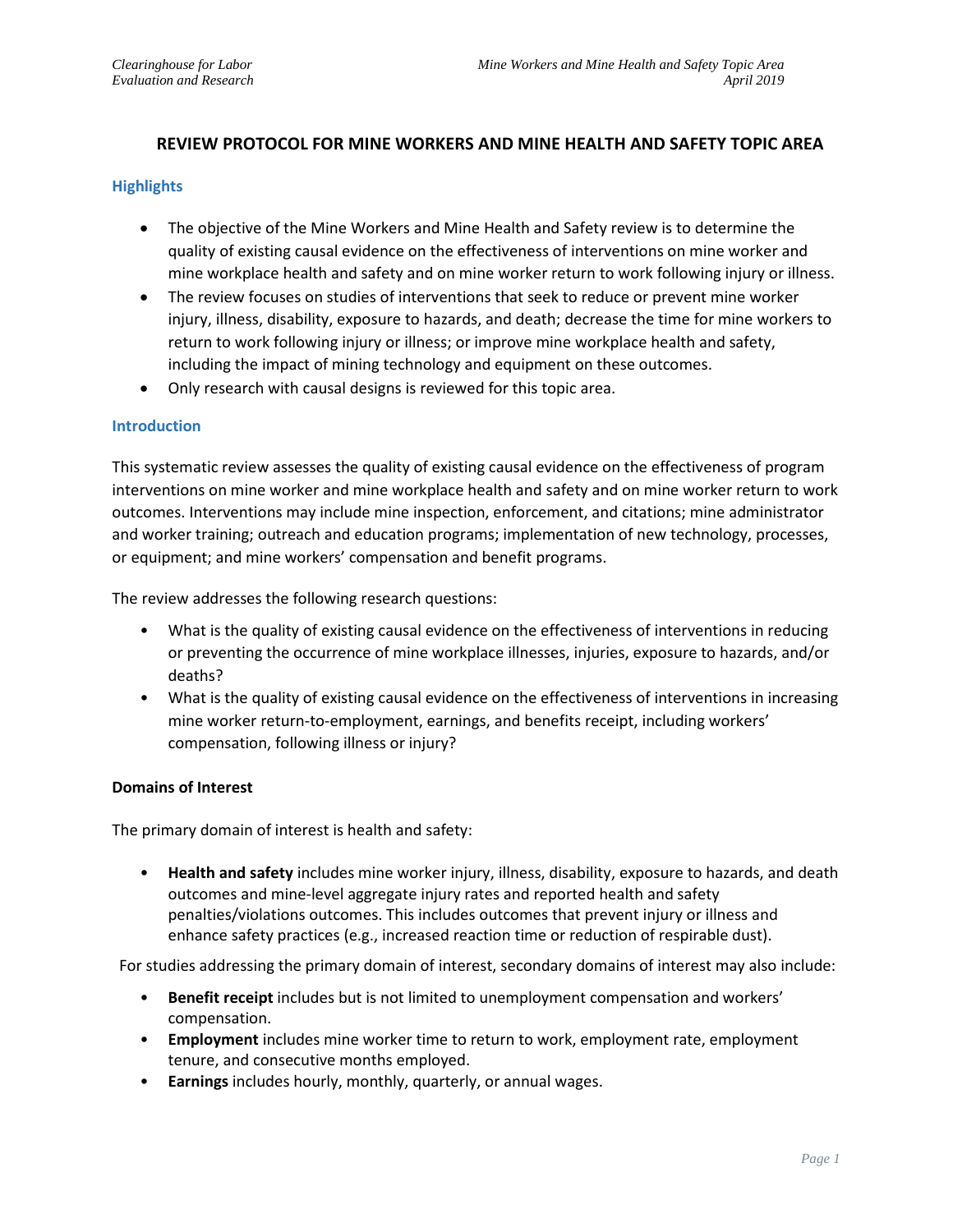# **Eligibility Criteria**

CLEAR conducts a broad literature search to identify research papers and reports that examine at least one of the research questions of interest. This systematic review only includes causal studies. The identified research is examined against the eligibility criteria described below, and studies meeting these criteria receive a second-level review, including an assessment of the quality of the causal evidence presented in the study.

- **1. The research must examine an intervention designed to impact mine worker health and safety and/or mine workplace health and safety outcomes** as primary outcomes**.** To be eligible for review, the research must examine an intervention designed to affect at least one outcome in the primary domain of interest of health and safety. These may include interventions focused on individual mine worker health and safety and those designed to improve mine workplace health and safety (for example, through inspections, certifications, training, and mining equipment such as roof bolts and lighting). Studies that use existing Mine Safety and Health Administration (MSHA) data to evaluate the impact of the enforcement of MSHA regulations and programs are included in the review. Studies that address benefit receipt, return to work, and earnings/employment as secondary outcomes may be included.
- **2. The study must examine effectiveness of an intervention using quantitative methods.** To meet this criterion, the research must use quantitative methods to assess the effectiveness of a program or intervention. This includes research that claims to identify a causal impact even if the study design did not support such claims.
- **3. The study must be published and conducted in a relevant time and place.** The research must have been published since January 2008 on a program or intervention implemented in the United States or its territories or in Australia, Canada, South Africa, Poland, or Sweden, as countries similar to the United States in the scope of industry, technological advancements, and safety practices.
- **4. The study must be published in English.** All research studies must be published in English to be considered for inclusion in CLEAR.

### **Review Process and Causal Evidence Guidelines Specific to this Topic Area**

CLEAR employs a standardized, systematic review process as documented in its CLEAR Policies and Procedures document. [1](#page-1-0) The Mine Workers and Mine Health and Safety review includes both experimental and nonexperimental causal research which are reviewed and rated based on the eligibility criteria previously described and the CLEAR Causal Evidence Guidelines. [2](#page-1-1) In assessing the quality of the evidence, CLEAR uses ratings of high, moderate and low. Only two types of studies may receive a high rating: well-conducted randomized controlled trials (RCTs) with low attrition and no obvious confounds to the RCT design and interrupted time series (ITS) designs with sufficient replication. The CLEAR Causal Evidence Guidelines describe the criteria for rating the quality of evidence. In addition, Table 1 provides the additional guidance specific to this review.

<span id="page-1-1"></span><span id="page-1-0"></span><sup>&</sup>lt;sup>1</sup> CLEAR Policies and Procedures may be found at  $\frac{https://clean.dol.gov/}{https://clean.dol.gov/}.$ <br><sup>2</sup> The CLEAR Causal Evidence Review Guidelines may be found [https://clear.dol.gov/.](https://clear.dol.gov/)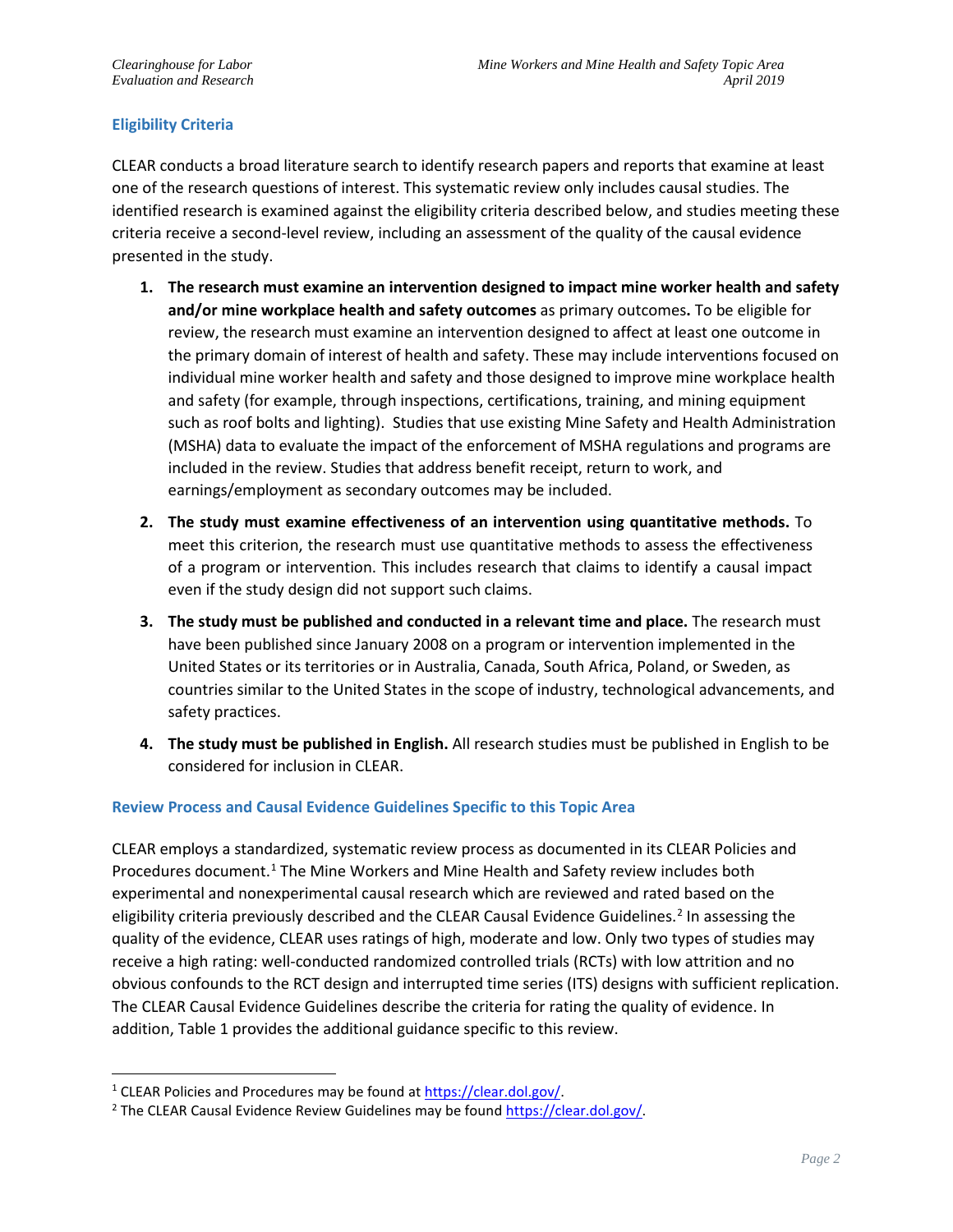|                                        | <b>CLEAR Causal Evidence Guidelines</b>                                                                                                                                                                                                                                                                                                                                                           | <b>Topic Area Specific Guidance</b>                                                                                                                                                                                                                                                                                                                                                                                                                                                                                    |  |
|----------------------------------------|---------------------------------------------------------------------------------------------------------------------------------------------------------------------------------------------------------------------------------------------------------------------------------------------------------------------------------------------------------------------------------------------------|------------------------------------------------------------------------------------------------------------------------------------------------------------------------------------------------------------------------------------------------------------------------------------------------------------------------------------------------------------------------------------------------------------------------------------------------------------------------------------------------------------------------|--|
| <b>Attrition Standard</b>              | Study must have low attrition at the<br>cluster or subcluster level to meet<br>Criterion RCT.2.                                                                                                                                                                                                                                                                                                   | Use conservative attrition standard.                                                                                                                                                                                                                                                                                                                                                                                                                                                                                   |  |
| <b>Control Variables</b>               | To meet Criterion Regression.1 and<br>receive a moderate rating,<br>nonexperimental causal research must<br>include specific control variables in its<br>regression analysis (other than those<br>using fixed effects).<br>Regression methods that incorporate<br>a matching design must match on<br>these control variables; if not, they<br>must include them as controls in the<br>regression. | Studies with <i>individual-level</i><br>outcomes must control for:<br>Age of miner and/or years of<br>$\bullet$<br>experience.<br>A pre-intervention measure of<br>$\bullet$<br>each outcome of interest.<br>Studies with <i>firm-level outcomes</i> must<br>control for:<br>At least one measure of mine or<br>company size, such as the number<br>of employees, number of sites,<br>hours worked, annual revenue, or<br>tonnage produced.<br>A pre-intervention measure of<br>$\bullet$<br>each outcome of interest. |  |
| <b>Changes in Group</b><br>Composition | Studies with nonexperimental designs<br>and analysis at the group level must                                                                                                                                                                                                                                                                                                                      | Use conservative migration standard.                                                                                                                                                                                                                                                                                                                                                                                                                                                                                   |  |
|                                        | meet Criterion Regression.4 to receive<br>a moderate causal evidence rating.                                                                                                                                                                                                                                                                                                                      |                                                                                                                                                                                                                                                                                                                                                                                                                                                                                                                        |  |
| <b>Pre-intervention</b><br>Data        | An ITS design must use data drawn<br>from a sufficiently long period of time<br>before an intervention's<br>implementation to meet Criterion<br>ITS.2.                                                                                                                                                                                                                                            | Data must cover at least one year<br>before the implementation of the<br>intervention.                                                                                                                                                                                                                                                                                                                                                                                                                                 |  |

# **Table 1: Mine Workers and Mine Health and Safety Review Specific Guidance**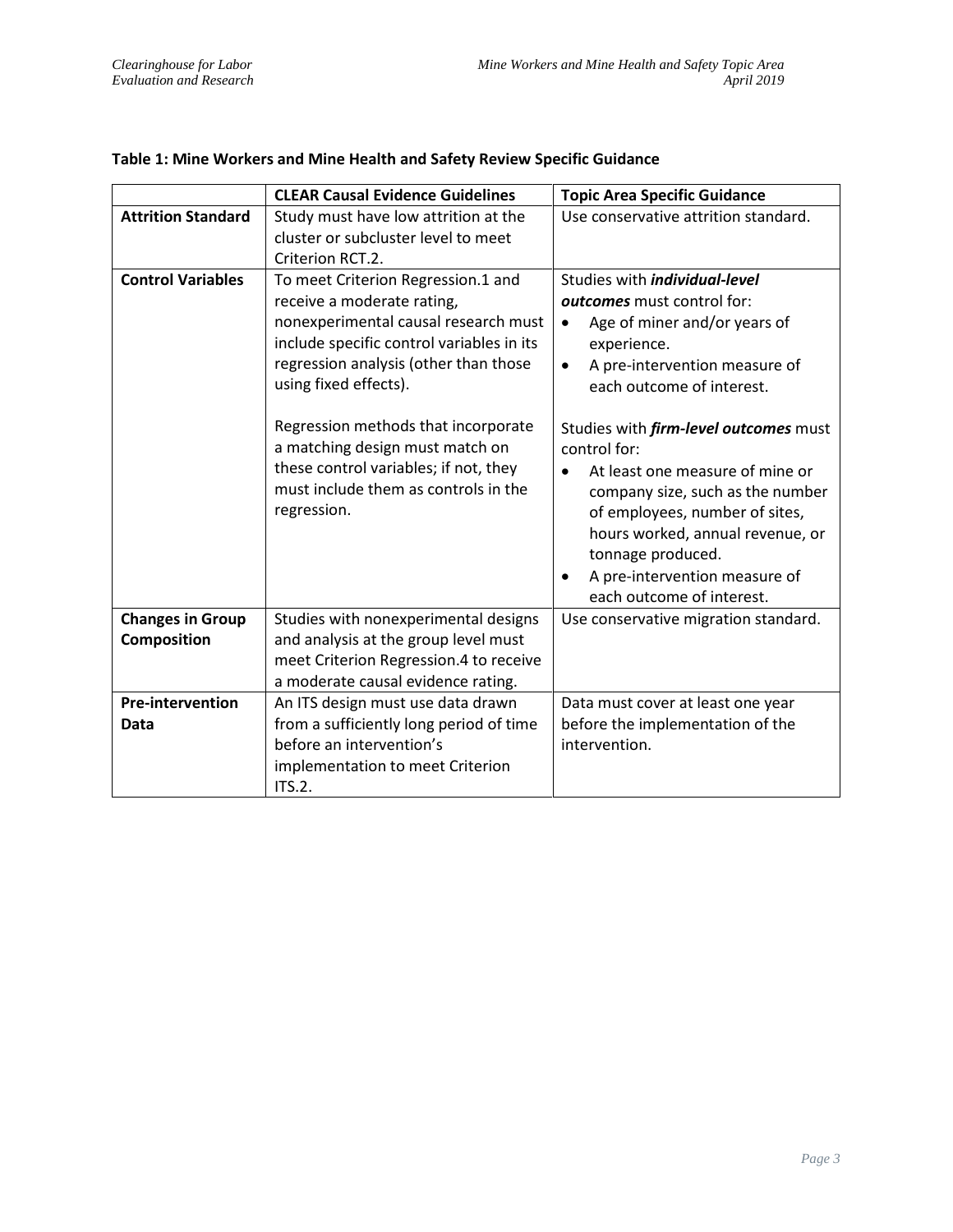# **Appendix: Literature Search**

CLEAR conducts a comprehensive literature search to identify research meeting the eligibility criteria described in the review protocol. This process includes (1) a database search, (2) a search of selected internet sites for grey literature, (3) a snowball search, and (4) a Google Scholar search for specific intervention names.

## **1. Database Search**

All CLEAR searches use the following databases to identify causal literature: Scopus, Academic Search Premier, Business Source Corporate Plus, E-Journals, EconLit, Education Research Complete, SocINDEX with full text, ERIC, PsycINFO, ProQuest Dissertations and Theses. In addition, for this topic area, CLEAR searched MEDLINE with Full Text and PubMed. In conducting the search, CLEAR uses "and" to connect terms from each category (design, outcome, impact, and keyword terms) and "or" among terms within a category.

| Design terms  | Causal, evaluation*, experiment*, cross-sectional, random*, regression,<br>quantitative, quasi*, statistical, difference in differences, double<br>differences, propensity score matching, interrupted time series                                                                                                                                                                                                                                           |  |
|---------------|--------------------------------------------------------------------------------------------------------------------------------------------------------------------------------------------------------------------------------------------------------------------------------------------------------------------------------------------------------------------------------------------------------------------------------------------------------------|--|
| Outcome terms | <b>Health and Safety</b><br>Safety, health, illness, disabilit*, injur*, fatal*, disaster, death, hazard,<br>accident, exposure*, mortality, pneumoconiosis, "black lung," explosion,<br>blast*, electrocution, respiratory, "hearing loss", "musculoskeletal<br>injuries", tuberculosis, black lung, silicosis, progressive massive fibrosis<br>Worker Return to Work<br>Return to employment, back to work, re-employ*, reemploy*, employ*,                |  |
|               | hours, rate of return, earnings, wage, salary, pay, income<br><b>Worker Benefits</b><br>Work* compensation, benefit, medical, unemployment insurance                                                                                                                                                                                                                                                                                                         |  |
| Impact terms  | Effect*, efficac*, impact, improv*, progress, gain, growth, increase,<br>benefit, reduc*, decrease, prevent, diminish                                                                                                                                                                                                                                                                                                                                        |  |
| Keyword terms | ["Mine*" OR "miner*" OR mineworker* OR "mine worker*" OR "Mine<br>Safety and Health Administration" OR "Mine Improvement and New<br>Emergency Response Act" OR "MINER Act" OR "Mine Safety and Health<br>Act of 1977" OR "MINE Act"] AND intervention, standards, strategy,<br>program, practice, model, inspect*, citation, order, requirement,<br>enforcement, compliance, law, regulation, training, curricul*, injur*,<br>work* compensation, prevention |  |

| Table 2. Keywords used in database searches for Mine Workers and Mine Safety Topic Area |  |  |
|-----------------------------------------------------------------------------------------|--|--|
|-----------------------------------------------------------------------------------------|--|--|

An asterisk indicates a truncation. When used in a search term, all words with the root are returned. For example, a search on "occupation\*" returns citations with the words that have "occupation" as the first ten letters, including "occupation," "occupations," and "occupational."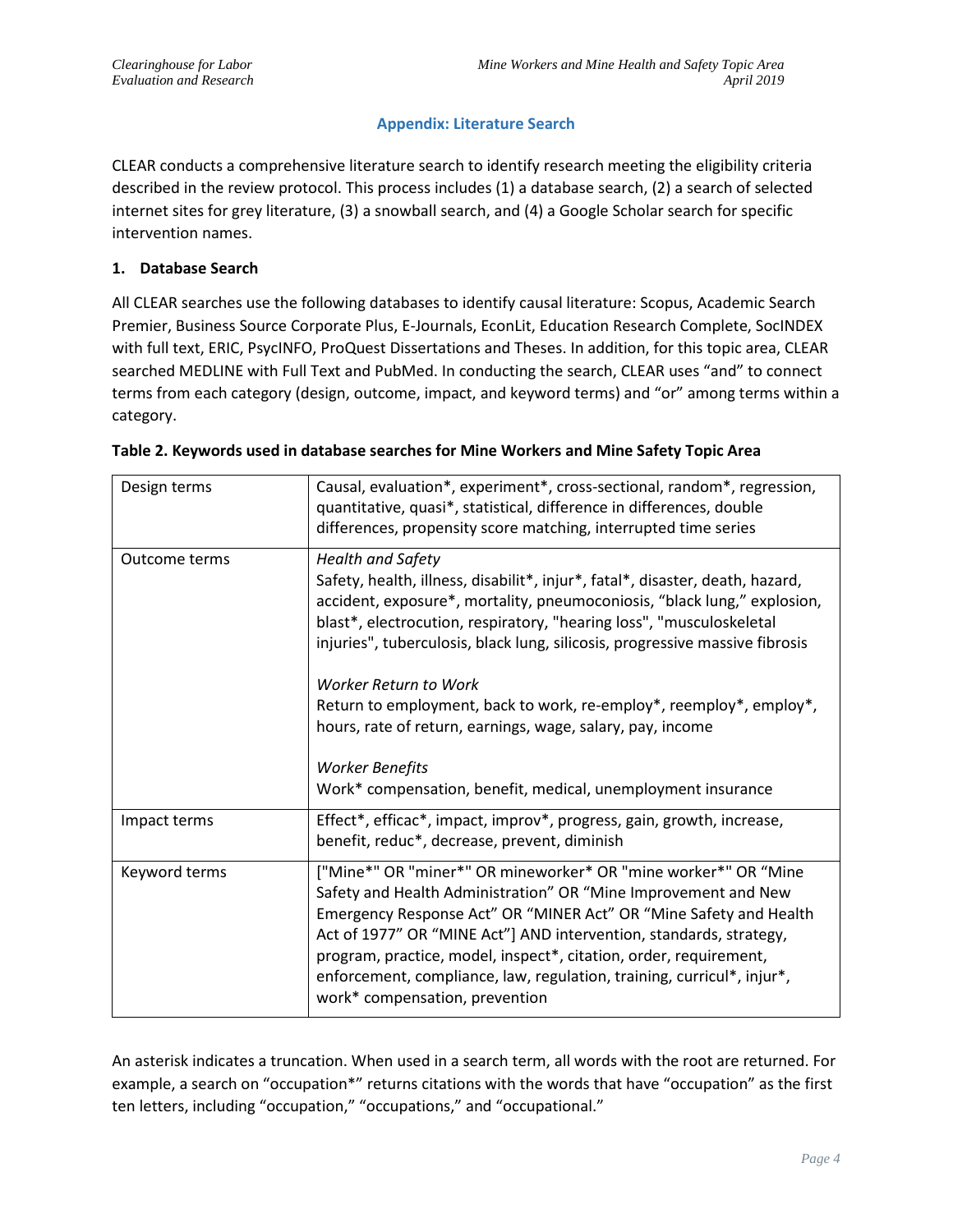## **2. Internet Sites Grey Literature Search**

CLEAR also searches the websites of organizations conducting research in this topic area using a limited set of keywords. This search identifies studies that may not be published elsewhere, such as technical reports from government agencies or working papers, and studies not available through the database search. The study team uses a Custom Google Search engine with an abbreviated set of keywords to review the following sites. The limited set of keywords for this search are: mine health and safety, fatality rates, injury rates, prevention, employ\*, earn\*, impact, effect\* using "and" to connect these terms.

- Alpha Foundation
- American Industrial Hygiene Association
- Bureau of Land Management
- Centers for Disease Control (CDC)
	- o National Institute for Occupational Safety and Health (NIOSH)
- Colorado School of Mines
- Department of Labor
	- o Chief Evaluation Office
	- o Mine Safety and Health Administration
	- o Occupational Safety and Health Administration
	- o Office of Workers' Compensation Programs
- Missouri University of Science and Technology
- Montana Technological University
- National Academies of Sciences, Engineering and Medicine
	- o National Academies Press
- National Institutes of Health (NIH)
- National Research Council
- Pennsylvania State University
- Society of Mining, Metallurgy and Exploration
- South Dakota School of Mines
- United Mineworkers of America
- University of Alaska at Fairbanks
- University of Arizona
- University of Kentucky
- University of Nevada– Reno
- University of Utah
- Virginia Polytechnic Institute and State University
- West Virginia University
- Workers' Compensation Research Institute

### **3. Snowball Search**

The study team conducted a snowball search to identify relevant literature using the reference list of a study or studies to identify other studies to include in the review. The following sources were used:

Department of Health and Human Services, Centers for Disease Control and Prevention, & National Institute for Occupational Safety and Health. (2017). *NIOSH exposure assessment program:*